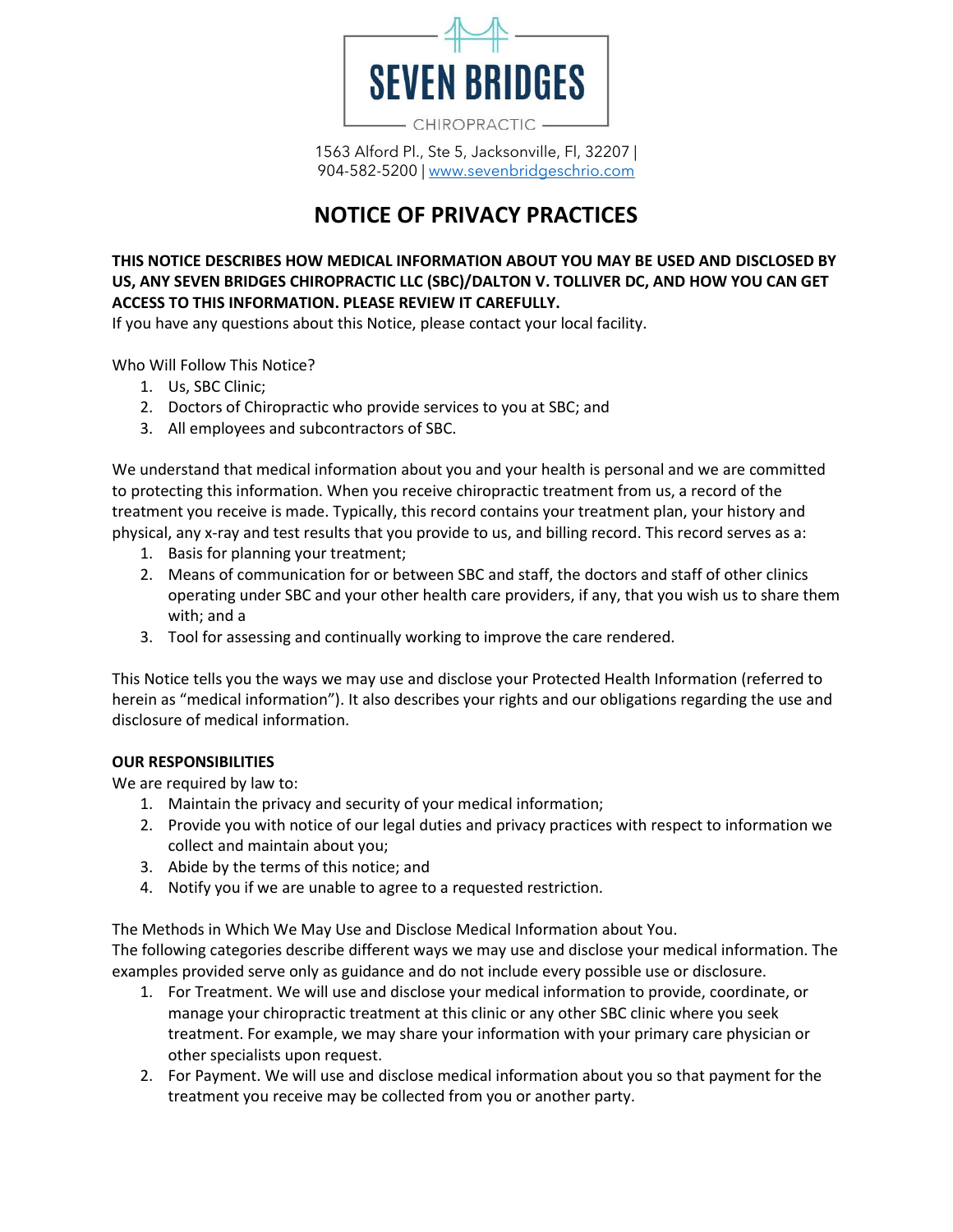- 3. For Health Care Operations. We may use and disclose medical information about you for our office operations. These uses and disclosures are necessary to run the clinic in an efficient manner and provide that all patients receive quality care. For example, your medical records may be used in the evaluation of services, and the appropriateness and quality of chiropractic treatment we provide. Chiropractic services may be provided in an room where other patients are also receiving care. Other persons in the office may overhear some of your protected medical information during the course of care. Should you need to speak with the doctor at any time in private, a place for these conversations will be provided upon request. To the extent permitted by law, we may use cameras or other recording devices in our clinics. Any clinics having cameras or recording devises will have a notice posted at the clinic informing you of the use of such devices.
- 4. For Contacting You. We may use your address, phone number, e-mail and clinical records to contact you with notifications, text messages, birthday and holiday related messages, billing inquiries, information about treatment alternatives, or other health related information. If contacting you by phone, we may leave a message on your answering machine, voicemail or by text message.
- 5. Appointment Reminders. We may use and disclose medical information to remind you of an appointment, if applicable.
- 6. As Required by Law. We will disclose medical information about you when required to do so by federal or state laws or regulations.
- 7. Health Oversight Activities. We may disclose medical information to a health oversight agency for activities authorized by law. Health oversight agencies include public and private agencies authorized by law to oversee the health care system. These oversight activities include for example, audits, investigations, inspections, and licensure. These activities are necessary for the government to monitor the health care system, government programs, eligibility or compliance, and to enforce health-related civil rights and criminal laws.
- 8. Lawsuits and Disputes. If you are involved in certain lawsuits or administrative disputes, we may disclose medical information about you in response to a court or administrative order.
- 9. Law Enforcement. We may release medical information if asked to do so by a law enforcement official in response to a court order or subpoena.
- 10. Electronic Disclosure. We may use and disclose your medical information electronically. For example, your medical information is maintained on an electronic health record. If another provider requests a copy of your medical record for treatment purposes, we may forward such record electronically.

## **DISCLOSURES REQUIRING AUTHORIZATION**

- 1. Marketing. Marketing generally includes a communication made to describe a health-related product or service that may encourage you to purchase or use the product or service. We will obtain your written authorization to use and disclose your medical information for marketing purposes unless the communication is made face-to-face, involves a promotional gift of nominal value, or otherwise permitted by law. All other uses and disclosures of your information for marketing purposes require your written authorization. You have the right to revoke such authorization in writing.
- Y

**OUR RIGHTS REGARDING YOUR MEDICAL INFORMATION** You have the following rights regarding medical information collected and maintained about you:

1. Right to Inspect and Copy. The right to inspect and copy medical information that may be used to make decisions about your care. Usually, this includes medical and billing records. To inspect